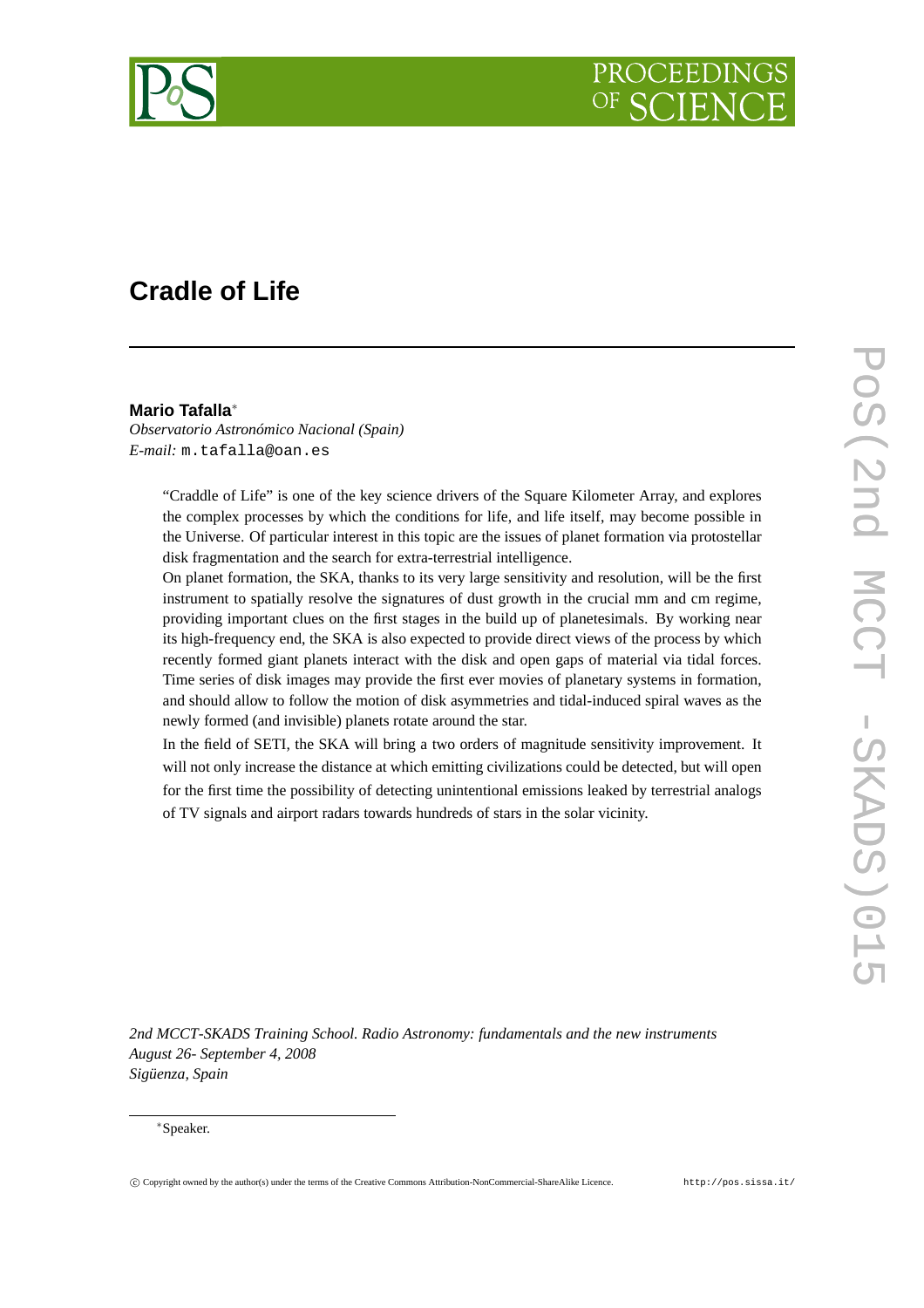### **1. Introduction**

Cradle of Life is one of the Key Science Projects of the Square Kilometer Array (SKA). It deals with old and fundamental questions like "Are we alone", or "Is life on Earth unique in the Universe?", which for centuries have lied closer to the realm of philosophy or religion than to the scientific enquiry. In the second half of the XX century, however, the identification of organic molecules in the interstellar medium (ISM), the first observations of protoplanetary disks around newly born stars, and the discovery of extrasolar planets around mature stars like our Sun, have brought the issue of life in the Universe to the realm of the questions addressable by observations, especially with new generation instruments. The SKA, thanks to its enormous sensitivity and resolution, promises to revolutionize our understanding of the possible existence of life outside Earth by providing us with exquisitely detailed images of planetary systems in the process of formation and by allowing us, for the first time, to extend the search for extra-terrestrial intelligence to technologies analog to ours. In this contribution I present a summarized version of these issues and the expected contribution of the SKA towards their solution. More detailed views of these topics can be found in the excellent reviews by [1], [2], and [3], on which these notes are based. These papers can be found, together with the full Scientific Case for the SKA, in the project web site www.skatelescope.org.

#### **2. From clouds to cores, from cores to stars with disks, and from disks to planets**

Although a number of gaps remain in our understanding of the complex process of star formation, a basic sequence of increasing density and central concentration is by now well established (see [4] for a detailed presentation of the state of the art in the field). The raw material for the process is the relatively diffuse gas that forms the so-called molecular clouds  $(10^2 \text{-} 10^3 \text{ cm}^{-3})$ . These clouds present a variety of sizes and masses, and in all cases are characterized by highly irregular shapes and turbulent internal motions. By a still not well understood mechanism, the gas of the cloud condenses in some places forming pockets of higher density material ( $\approx 10^5$  cm<sup>-3</sup>) called dense cores (Fig. 1) which are believed to be the seeds in the process of star formation. The last decade or so has seen enormous progress in our understanding of the internal structure of these cores thanks to the combination of observations of their dust and gas components. These observations have revealed that the cores are centrally concentrated, but that the density distribution is relatively flat towards the center, and that in some cases, it agrees with the theoretical prediction for an isothermal sphere in the verge of gravitational equilibrium. The gas in the core evolves both in chemical composition (due to the freeze out of most molecular species onto the grains) and in its degree of concentration, towards the point of gravitational instability.

When instability occurs, the gas in the core starts to collapse gravitationally, leading to the formation of a protostellar object at the center. This object, invisible in optical light but already detectable through its millimeter and submillimeter emission, is in fact a complex system consisting of a hydrostatic core, a surrounding accretion disk, and a bipolar outflow that is ejected either from the disk surface or from the disk-star interface. While outflows can extend over a fraction of one parsec or so, and are therefore easily resolved with current instrumentation, disks are of the order of 100 AU in size, so they span one arcsecond or less even in the most nearby star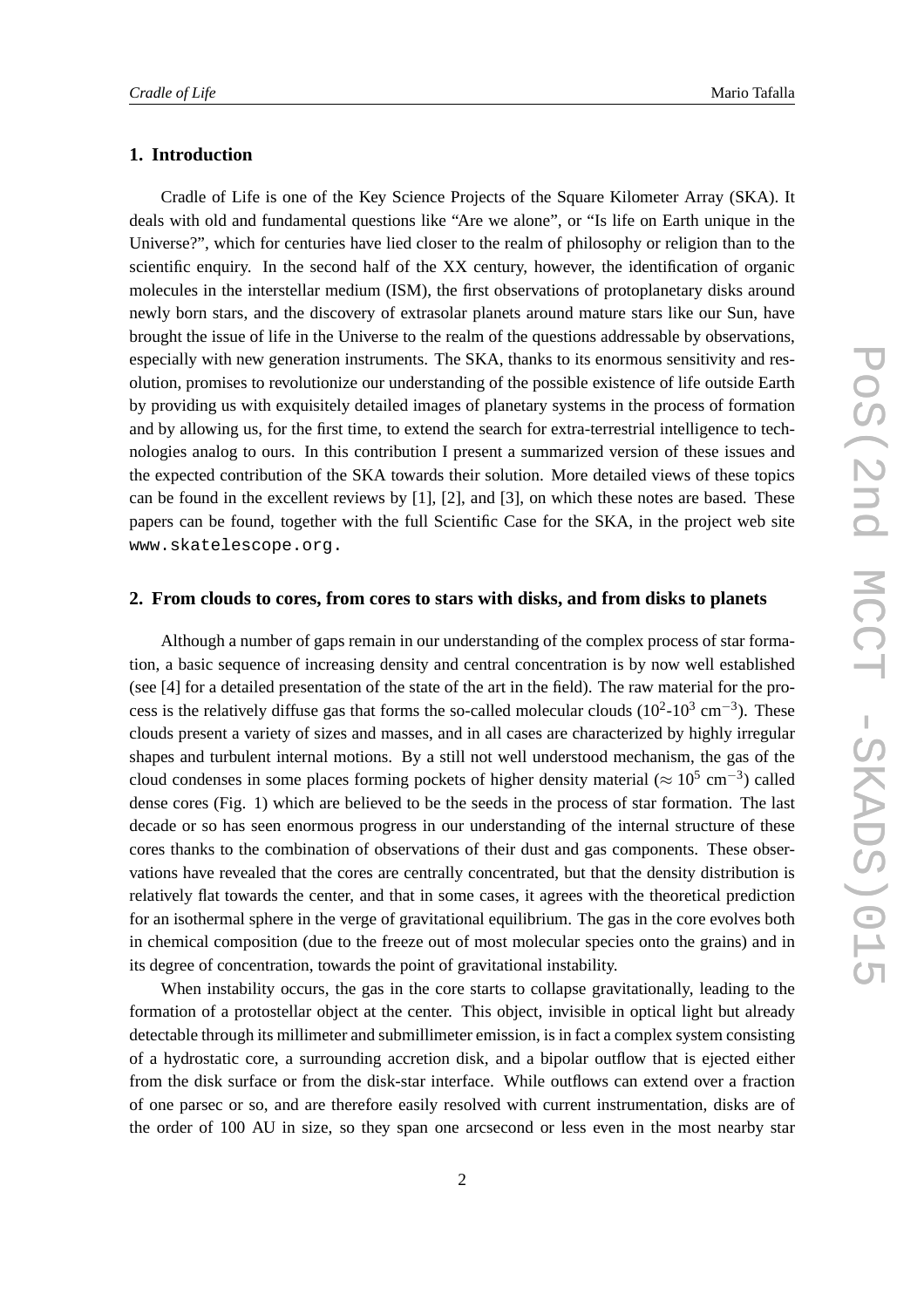

**Figure 1:** L1498 and L1517B, two starless cores in the Taurus-Auriga molecular cloud as observed in the 1.2mm dust continuum emission. Note the central concentration that precedes the formation of a solar-type protostar.

forming regions like Taurus (140 pc away). Resolving the internal structure of disks is therefore a challenge to current instrumentation, and can only be done currently by direct observations at optical wavelengths in special occasions and through interferometric techniques in the infrared and radio regimes. The Hubble Space Telescope images of disks seen in silhouette against the bright Orion nebula, shown in Fig. 2, illustrate the power of high angular resolution observations, and confirm that disk formation is a necessary step in the sequence of star formation.

Accretion disks are expected to fragment and to form planets as they evolve. In our Solar System, the gaseous giant planets were formed several AU from the Sun, and even in extrasolar systems where we find large planets much closer to their stars (the so-called hot Jupiters), we believe that giant planet formation occurred much further away (5-10 AU from the stars), and that it was followed by inward migration due to planet-disk interaction. These AU scales of giant planet formation are unobservable with current instrumentation, but should be reachable by the SKA thanks to its enormous sensitivity and resolution.

## **3. Contribution of the SKA to planet formation studies**

Protoplanetary disks are mostly gaseous, but the main player in the process of planet formation seems to be the dust, a component that initially contains about 1% of the mass and consists of submicron solid particles. The first step in the sequence of planet formation is the coagulation of these dust grains into millimeter and centimeter particles, followed by the buildup of larger and larger aggregates up to planetesimal (km-sized) objects.

Although directly unobservable, the first steps of the planet formation process can be inferred from studies of the dust emissivity, which is very sensitive to the size of the typical emitting particle. Here, the centimeter wavelengths reachable at the high-frequency end of the SKA range are of special interest. At these wavelengths, the dust emission should be optically thin, which is not the case at optical, infrared, and possibly millimeter wavelengths. SKA observations, therefore, will be sensitive to the full content of the disk, and not limited to the outer layers that are probed by other optically thick tracers. Centimeter-wavelength observations, in addition, present a special advantage in being sensitive to a critical regime of dust particles. Dust continuum observations at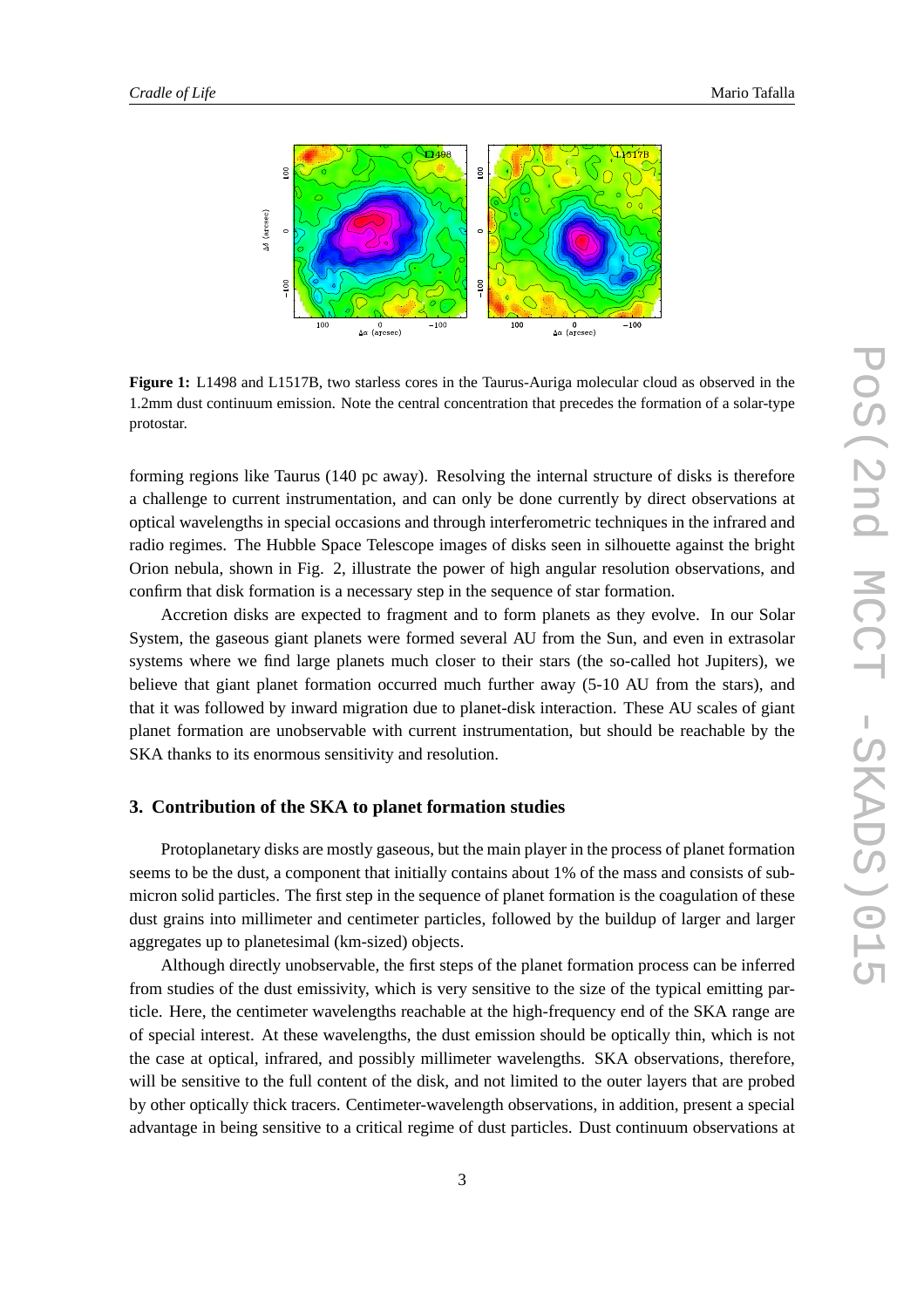

**Figure 2:** Two protoplanetary disks in the Orion cluster viewed in silhouette against the bright background provided by the ionized nebula. Hubble Space Telescope images courtesy Mark McCaughrean (Max-Planck-Institute for Astronomy), C. Robert O'Dell (Rice University) y NASA.

a given wavelength are mostly sensitive to particles with similar size, so short cm wavelength SKA observations will be sensitive to the first stages of the dust coagulation process. These first stages in the mm and cm range are the most problematic in our understanding, as laboratory measurements suggest that large velocity collisions ( $v>1$  m s<sup>-1</sup>) tend to destroy the grains, while slower collisions do not lead to sticking. Grain growth, however, does occur, and mm and cm-sized particles are often inferred from disk spectral energy distributions. By mapping protoplanetary disks at different wavelengths in the cm range, the SKA will be able to tackle the grain-growth problem and characterize the spatial distribution of the grain population in disks.

Another issue in disk evolution where the SKA contribution will be significant is the study of the interaction between the disk and the newly-formed giant planets. Analytic calculations and computer simulations show that the tidal interaction between a massive planet and a disk leads to the opening of a gap. Disk material orbiting at radii larger than the planet gains angular momentum and moves outwards, while material orbiting interior to the planet losses angular momentum and spirals inward. As a result, a Jupiter-sized planet orbiting at 5 AU from a Sun-like star is expected to open a disk gap having a width of close to 1 AU. The SKA operating at 22 GHz of frequency and with baselines of up to 1500 km should achieve an angular resolution of about 2 milliarcsecs, or about 0.25 AU at the distance of Taurus, and this should be enough to detect gaps. The SKA, therefore, could obtain the first unambiguous (albeit indirect) detection of the formation of giant planets in the nearest star-forming regions.

As the orbital motions of giant planets at a few AU from a Sun-like star have periods of a few years, multi-epoch SKA observations of protoplanetary disks separated by just few months should detect changes in the gap geometry, as the (invisible) planet orbits around the star. Time sequences ("movies") of the changes in disk asymmetries and planet-induced spiral waves should allow us not just to follow the motion of newly-formed planets in almost real time, but to test models of disk evolution and planet-disk interaction using both spatial and time-resolved observations. Current studies of extrasolar planets show an enormous variety of planetary systems in terms of semi-major axis, eccentricity, and the type of orbiting objects. The high frequency of hot Jupiters orbiting nearby stars, for example, suggests that our Solar System may belong to a rather restricted family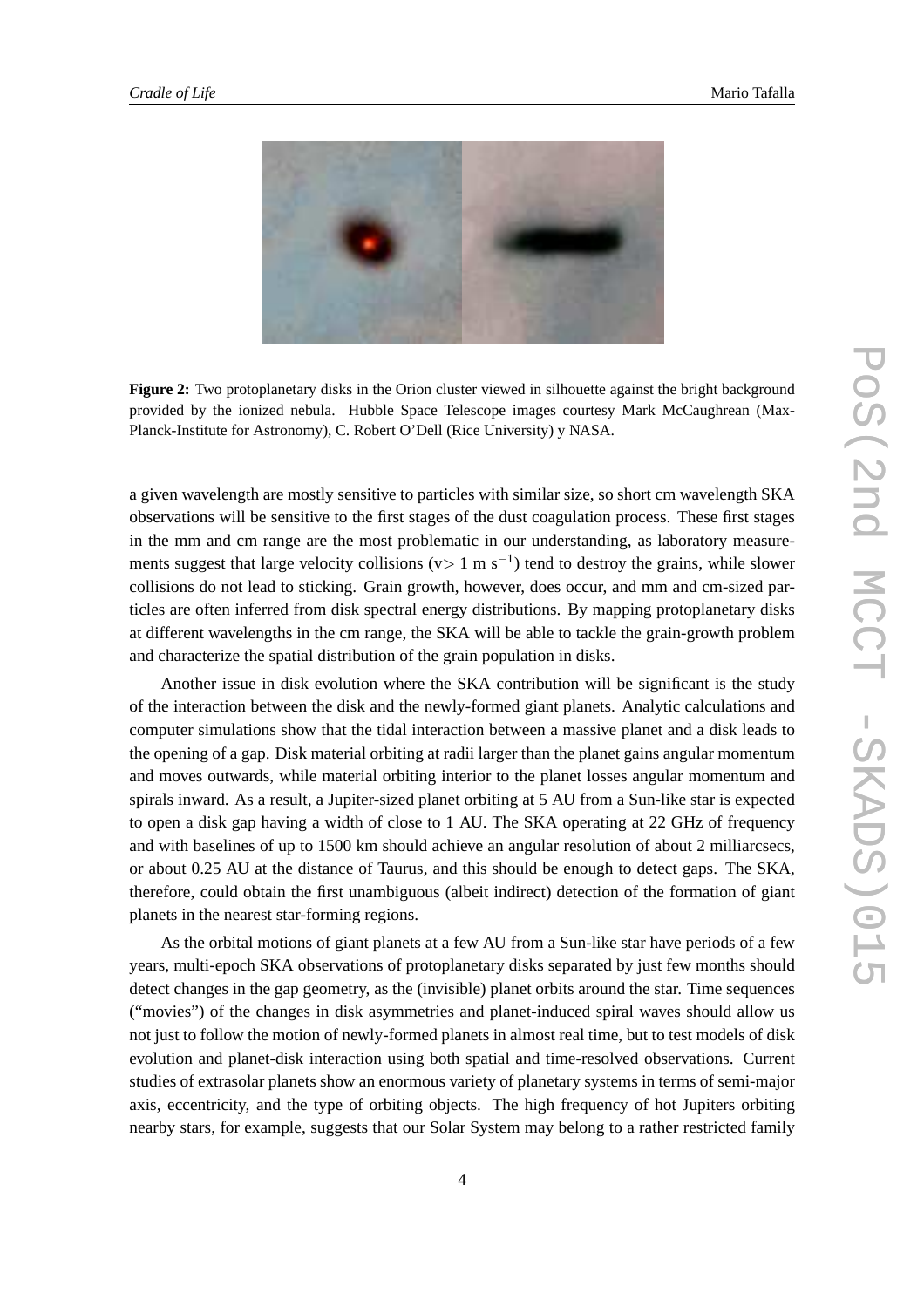

**Figure 3:** Artist view of the gap opened by planet formation in the disk around UX Tau A. Similar gaps could be directly imaged by SKA observations at the high frequency end of its range of operation. Image credit: NASA/JPL-Caltech.

of systems, and that strong disk-planet interaction may be more frequent than previously thought. SKA observations of a representative sample of protoplanetary disk systems may provide the first resolved images of these systems at their critical time of formation, and allow us to understand under what conditions a planetary system produces hot Jupiters or becomes similar to our Solar System.

## **4. Contribution of the SKA to the Search for Extra-Terrestrial Intelligence**

As of the time of this lecture, we know of more than 300 extrasolar planets, and the number keeps growing almost weekly. Excluding the planetary system around the pulsar B1257+12, all other planets orbit "normal" stars, many of them like our Sun, with a prevalence of the so-called hot Jupiters due to a strong observational bias. These large giant planets orbiting at radii smaller than that of Mercury are favored by radial-velocity and transit searches, and therefore dominate the detection statistics in current surveys. Although it is not possible to detect Earth-type planets with present technology, indirect arguments suggest that these planets may be dominant in extrasolar planetary systems, and that a large fraction (one third to one half) of the stars in the Milky Way may in fact harbor terrestrial planets.

Existence of a terrestrial planet is one of the requirements for the development of life. Another one is the presence of liquid water, which sets a constraint in the orbital distance between the planet and its host star, and defines the so-called habitable zone. In our Solar System, the Earth is the only planet located in this special band. While we lack of statistics on how frequently this band is populated in other planetary systems, future observations by the Kepler space mission may soon provide the information on this critical question, and identify the first extrasolar planets with possible liquid water on their surface. In principle, we can expect a non-negligible fraction of all